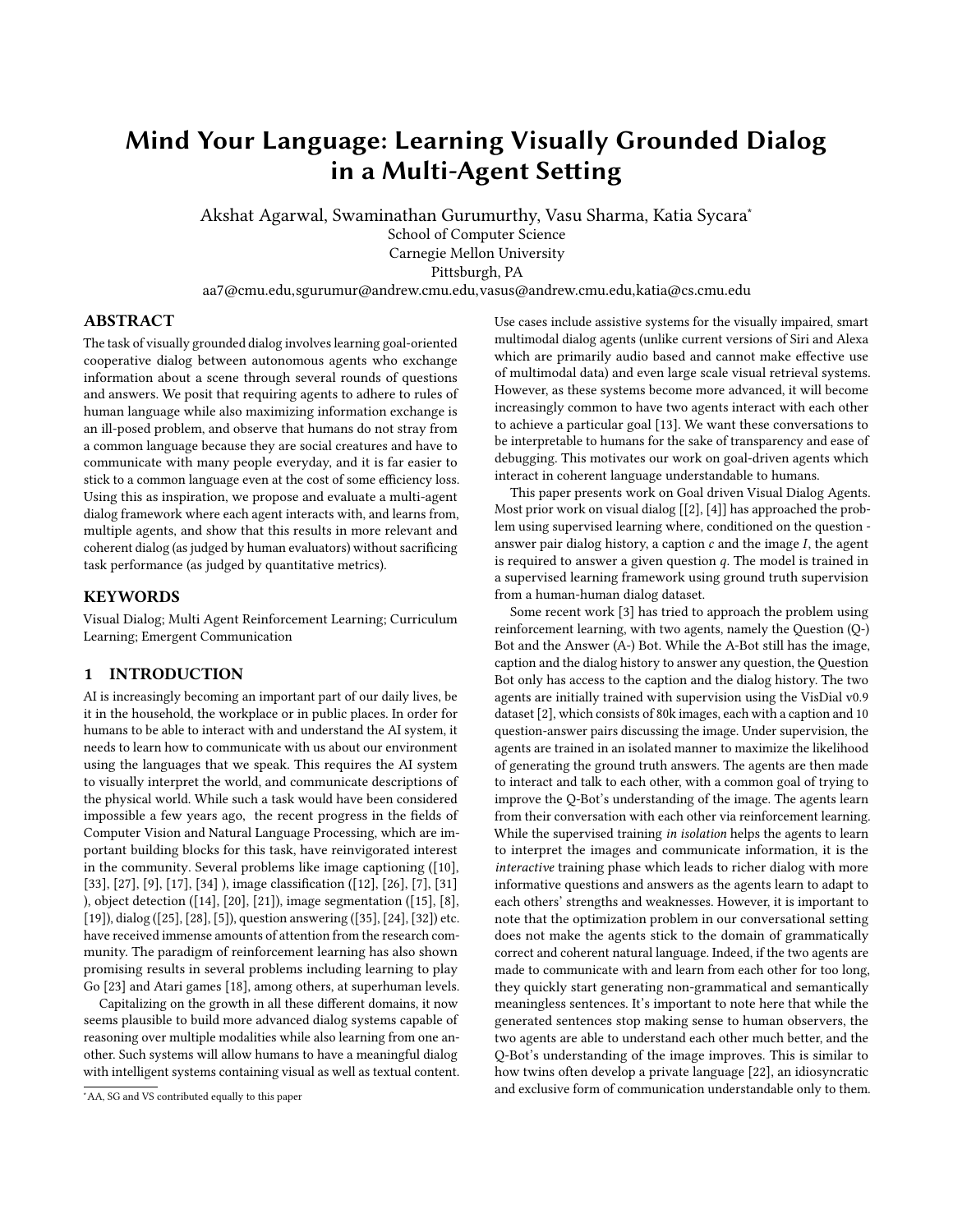

Figure 1: Multi-Agent (with 1 Q-Bot, 3 A-Bots) Dialog Framework

In our case, however, this reduces transparency of the agents' dialog to any observer (human or AI), and is hence undesirable. Prior work [\[2,](#page-7-10) [3\]](#page-7-12) which has focused on improving performance as measured by the Q-Bot's image retrieval rank has suffered from incoherent dialog. We address this problem of improving the agents' performance while increasing dialog quality by taking inspiration from humans. We observe that humans continue to speak in commonly spoken languages simply, and hypothesize that this is because they need to communicate with an entire community, and having a private language for each person would be extremely inefficient. With this idea, we let our agents learn in a similar setting, by making them talk to (ask questions of, get answers from) multiple agents, one by one.

In the subsequent sections we describe the Visual Dialog task and the neural network architectures of our Q-Bots and A-Bots in detail. We then describe the training process of the agents sequentially: (a) in isolation (via supervision), (b) while interacting with one partner agent (via reinforcement), and (c) our proposed multi-agent setup where each agent interacts with multiple other agents (via reinforcement). We compare the performance of the agents trained in these different settings, both quantitatively using image retrieval ranks, and qualitatively evaluating the coherence and relevance of the dialog generated, as judged by impartial human evaluators. We make the following contributions: we show that our multiagent dialog setup ensures that the interactions between the agents remain grounded in the rules and grammar of natural language, are coherent and human-interpretable without compromising on task performance. The grounded dialog makes the agents more helpful, transparent and trustworthy. We make our code available as open-source<sup>[1](#page-1-0)</sup>.

## 2 PROBLEM STATEMENT

We begin by defining the problem of Visually Grounded Dialog for the co-operative image guessing game on the VisDial dataset.

Players and Roles: The game involves two collaborative agents – a question bot (Q-bot) and an answer bot (A-bot). The A-bot has access to an image, and the Q-bot has access to the image's caption, but not the image itself. Both the agents share a common objective, which is for the Q-bot to form a good mental representation of the unseen image using which it can retrieve, rank or generate that image. This is facilitated by the exchange of 10 pairs of questions and answers between the two agents, using a shared vocabulary, where the Q-bot asks the A-bot a question about the image, and the A-bot answers the question, hence improving the Q-Bot's understanding of the image scene.

General Game Objective: At each round, in addition to communicating, Q-bot must provide a 'description'  $\hat{y}$  of the unknown image I based only on the dialog history. Both agents receive a common reward from the environment which is inversely proportional to the error in this description under some metric  $L(\hat{y}, y_{at})$ . We note that this is a general setting where the 'description'  $\hat{y}$  can take on varying levels of specificity – from image feature embeddings extracted by deep neural networks to textual descriptions and pixel-level image re-generations.

Specific Instantiation: In our experiments, we focus on the setting where the Q-bot is tasked with estimating a vector embedding of the image I, which is later used to retrieve a similar image from the dataset. Given a feature extractor (say, a pretrained CNN model like VGG [\[26\]](#page-8-3)), the target 'description'  $y_{at}$  of the image, can be obtained by simply forward propagating through the VGG model, without the requirement of any human annotation. Reward/error can be measured by simple Euclidean distance between the target description  $y_{qt}$  and the predicted description  $\hat{y}$ , and any image may be used as the visual grounding for a dialog. Thus, an unlimited number of games may be simulated without human supervision, motivating the use of reinforcement learning in this framework.

Our primary focus for this work is to ensure that the agents' dialog remains coherent and understandable while also being informative and improving task performance. For concreteness, an example of dialog that is informative yet incoherent: question: "do you recognize the guy and age is the adult?", answered with: "you couldn't be late teens, his". The example shows that the bots try to extract and convey as much information as possible in a single question/answer (sometimes by incorporating multiple questions or answers into a single statement). But in doing so they lose basic semantic and syntactic structure.

## 3 RELEVANT WORK

Most of the major work which combine vision and language have traditionally been focusing on the problem of image captioning [\[33\]](#page-8-0) and visual question answering [\[1\]](#page-7-13). The problem of visual dialog is relatively new and was first introduced by Das et al. [\[2\]](#page-7-10) who also created the VisDial dataset to advance the research on visually grounded dialog. The dataset was collected by pairing two annotators on Amazon Mechanical Turk to chat about an image. They formulated the task as a 'multi-round' VQA task and evaluated individual responses at each round in an image guessing setup. In a subsequent work by Das et al. [\[3\]](#page-7-12) they proposed a Reinforcement Learning based setup where they allowed the Question bot and the Answer bot to have a dialog with each other with the goal of correctly predicting the image unseen to the Question bot. However, in their work they noticed that the Reinforcement Learning based training quickly lead the bots to diverge from Natural Language. In fact [\[11\]](#page-7-14) recently showed that language emerging from two agents interacting with each other might not even be interpretable or compositional. Our multi-agent framework aims to alleviate this problem and prevent the bots from developing a

<span id="page-1-0"></span><sup>1</sup>[https://github.com/agakshat/visualdialog-pytorch]( https://github.com/agakshat/visualdialog-pytorch)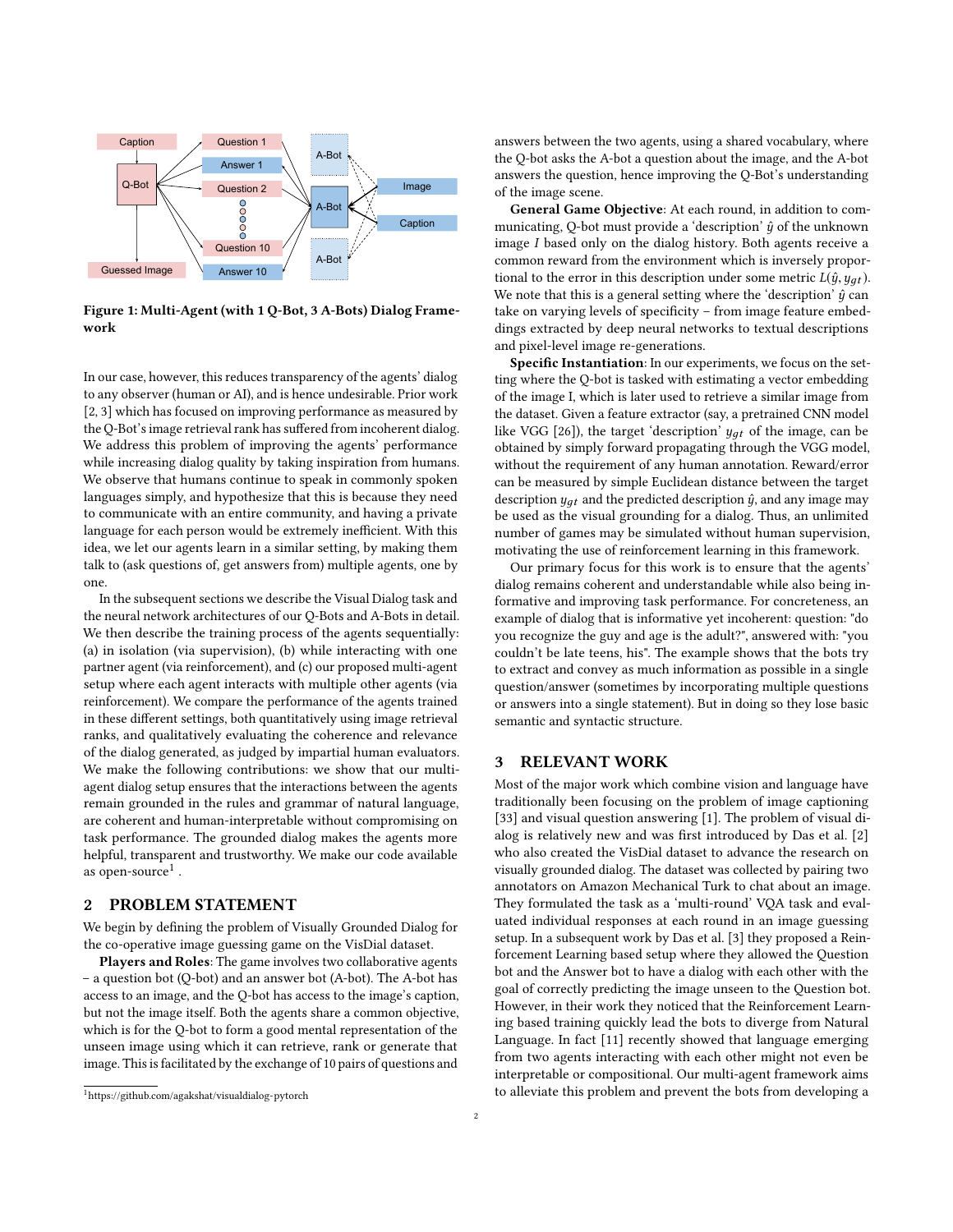specialized language between them. Interleaving supervised training with reinforcement learning also helps prevent the bots from becoming incoherent and generating non-sensical dialog.

Lu et al. [\[16\]](#page-7-15) proposed a generative-discriminative framework for visual dialog where they train only an answer bot to generate informative answers for ground truth questions. These answers were then fed to a discriminator, which was trained to rank the generated answer among a set of candidate answers. This is a major restriction of their model as it can only be trained when this additional information of candidate answers is available, which restricts it to a supervised setting. Furthermore, since they train only the answer bot and have no question bot, they cannot simulate an entire dialog which also prevents them from learning by selfplay via reinforcement. Wu et al. [\[30\]](#page-8-16) further improved upon this generative-discriminative framework by formulating the discriminator as a more traditional Generative Adversarial network (GAN) [\[6\]](#page-7-16), where the adversarial discriminator is tasked to distinguish between human generated and machine generated dialogs. Furthermore, unlike [\[16\]](#page-7-15) they modeled the discriminator using an attention network which also utilized the dialog history in predicting the next answer allowing it to maintain coherence and consistency across dialog turns.

## <span id="page-2-1"></span>4 AGENT ARCHITECTURES

In this section we describe our model architectures in detail.

#### 4.1 Question Bot Architecture

The question bot architecture we use is inspired by the answer bot architecture in [\[3\]](#page-7-12) and [\[16\]](#page-7-15) but the individual units have been modified to provide more useful representations. Similar to the original architecture, our Q-Bot, shown in Fig. [2a,](#page-2-0) also consists of 4 parts, (a) fact encoder, (b) state-history encoder, (c) question decoder and (d) image regression network. The fact encoder is modelled using a Long-Short Term Memory (LSTM) network, which encodes the previous question-answer pair into a fact embedding  $F_t$  and the linear matrix  $\frac{1}{2}$  is the fact embedding  $F_t^Q$ <br>the stach time stan to compute attention over the history of dialog  $\mathcal{Q}_t$ . We modify the state-history encoder to incorporate a two-level at each time step to compute attention over the history of dialog,  $(F_1^Q, F_2^Q)$  $Q^Q, F$  $\frac{Q}{3}...F$  $\mathcal{E}_{t-1}^{Q}$  and produce a history encoding  $\mathcal{S}_{t}^{Q}$ . The key approach to [16]) in our framework is the addition modification (compared to [\[16\]](#page-7-15)) in our framework is the addition of a separate LSTM to compute a caption embedding C. This is key to ensuring that the hierarchical encoding does not exclusively attend on the caption while generating the history embedding. The caption embedding is then concatenated with  $F_t^Q$  and  $S_t^Q$ ,<br>and passed through multiple fully connected layers to compute and passed through multiple fully connected layers to compute the state-history encoder embedding  $e_t$  and the predicted image feature embedding  $\hat{y}_t = f(S_t^Q)$ . The encoder embedding,  $e_t^Q$  is<br>fed to the question decoder another LSTM, which generates the fed to the question decoder, another LSTM, which generates the question,  $q_t$ . For all LSTMs and fully connected layers in the model<br>we use a hidden layer size of 512. The image feature vector is 4006 we use a hidden layer size of 512. The image feature vector is 4096 dimensional. The word embeddings and the encoder embeddings are 300 dimensional.

#### 4.2 Answer Bot Architecture

<span id="page-2-0"></span>

(b) Encoder architecture for A-Bot

History Attention

Encoder

#### Figure 2

The architecture for A-Bot, also inspired from [\[16\]](#page-7-15), shown in Fig. [2b,](#page-2-0) is similar to that of the Q-Bot. It has 3 components: (a) question encoder, (b) state-history encoder and (c) answer decoder. The question encoder computes an embedding,  $\mathcal{Q}_t$  for the question to be answered,  $q_t$ . The history encoding  $(F_1^A, F_2^A, F_3^A, ... F_t^A) \rightarrow S_t^A$  $\sum_{i=1}^{\infty}$  and  $\sum_{i=1}^{\infty}$  . Finally,  $\sum_{i=1}^{\infty}$  and  $\sum_{i=1}^{\infty}$  are  $\sum_{i=1}^{\infty}$  and  $\sum_{i=1}^{\infty}$  are  $\sum_{i=1}^{\infty}$  and  $\sum_{i=1}^{\infty}$  are  $\sum_{i=1}^{\infty}$  and  $\sum_{i=1}^{\infty}$  are  $\sum_{i=1}^{\infty}$  and  $\sum_{i$ computed using the question embedding  $Q_t$ . The caption is passed<br>on to the 4-Bot as the first element of the bistory, which is why do on to the A-Bot as the first element of the history, which is why do not use a separate caption encoder. Instead, we use the fc7 feature embedding of a pretrained VGG-16 [\[26\]](#page-8-3) model to compute the image embedding *I*. The three embeddings  $S_t^A$ ,  $Q_t$ , *I* are concatenated and passed through another fully connected layer to extract the encoder passed through another fully connected layer to extract the encoder embedding  $e_t^A$ . The answer decoder, which is another LSTM, uses<br>this embedding  $e^A$  to generate the enguing  $e$ . Similar to the O B of this embedding  $e_t^A$  to generate the answer  $a_t$ . Similar to the Q-Bot,<br>we use a hidden layer size of 512 for all LSTMs and fully connected we use a hidden layer size of 512 for all LSTMs and fully connected layers. The image feature vector coming from the CNN is 4096 dimensional (FC7 features from VGG16). The word embeddings and the encoder embeddings are 300 dimensional.

#### <span id="page-2-2"></span>5 TRAINING

We follow the training process proposed in [\[3\]](#page-7-12). Two agents, a Q-Bot and an A-Bot are first trained in isolation, by supervision from the VisDial dataset. After this supervised pretraining for 15 epochs over the data, we smoothly transition the agents to learn by reinforcement via a curriculum. Specifically, for the first K rounds of dialog for each image, the agents are trained using supervision from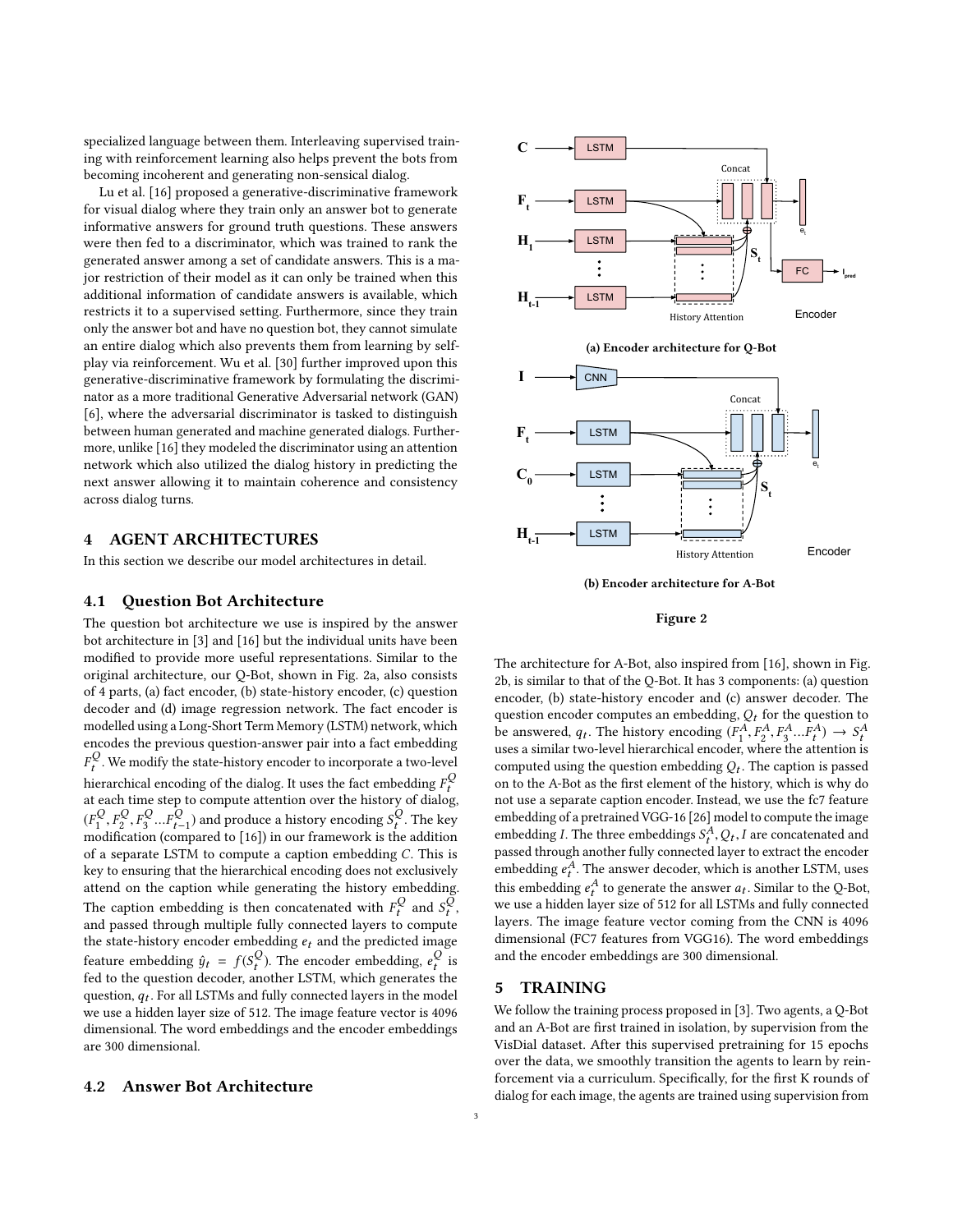the VisDial dataset. For the remaining 10-K rounds, however, they are trained via reinforcement learning. K starts at 9 and is linearly annealed to 0 over 10 epochs. The individual phases of training will be described in more detail below.

#### <span id="page-3-0"></span>5.1 Supervised pre-training

In the supervised part of training, both the Q-Bot and A-Bot are trained separately. Both the Q-Bot and A-Bot are trained with a Maximum Likelihood Estimation (MLE) loss computed using the ground truth questions and answers, respectively, for every round of dialog. The Q-Bot simultaneously optimizes another objective: minimizing the Mean Squared Error (MSE) loss between the true and predicted image embeddings. The ground truth dialogs and image embeddings come from the VisDial dataset.

Given the true dialog history, image features and ground truth question, the A-Bot generates an answer to that question. Given the true dialog history and the previous question-answer pair, the Q-Bot is made to generate the next question to ask the A-Bot. However, there are multiple problems with this training scheme. First, MLE is known to result in models that generate repetitive dialogs and often produce generic responses. Second, the agents are never allowed to interact during training. Thus, when they interact during testing, they end up facing out of distribution questions and answers, and produce unexpected responses. Third, the sequentiality of dialog is lost when the agents are trained in an isolated, supervised manner.

#### <span id="page-3-2"></span>5.2 Reinforcement Learning Setup

To alleviate the issues pointed out with supervised training, we let the two bots interact with each other via self-play (no ground-truth except images and captions). This interaction is also in the form of questions asked by the Q-Bot, and answered in turn by the A-Bot, using a shared vocabulary. The state space is partially observed and asymmetric, with the Q-Bot observing  $\{c, q_1, a_1 \ldots q_{10}, a_{10}\}$  and the A-Bot observing the same, plus the image I. Here, c is the caption, and  $q_i$ ,  $a_i$  is the  $i^{\text{th}}$  dialog pair exchanged where  $i = 1 \dots 10$ .<br>The action space for both bots consists of all possible output setion, and  $q_i$ ,  $a_i$  is the  $i^{\prime\prime}$  dialog pair exchanged where  $i = 1 \dots 10$ .<br>The action space for both bots consists of all possible output sequences of a specified maximum length (Q-Bot: 16, A-Bot: 9) under a fixed vocabulary (size 8645). Each action involves predicting words sequentially until a stop token is predicted, or the generated statement reaches the maximum length. Additionally, Q-Bot also produces a guess of the visual representation of the input image (VGG fc-7 embedding of size 4096). Both Q-Bot and A-Bot share the same objective and get the same reward to encourage cooperation. Information gain in each round of dialog is incentivized by setting the reward as the change in distance of the predicted image embedding to the ground-truth image representation. This means that a QA pair is of high quality only if it helps the Q-Bot make a better prediction of the image representation. Both policies are modeled by neural networks, as discussed in Section [4.](#page-2-1)

However, as noted above, this RL optimization problem is illposed, since rewarding the agents for information exchange does not motivate them to stick to the rules and conventions of the English language. Thus, we follow the elaborate curriculum scheme described above, despite which the bots are still observed to diverge

from natural language and produce non-grammatical and incoherent dialog. Thus, we propose a multi bot architecture to help the agents interact in diverse and coherent, yet informative, dialog.

**Learning Algorithm:** A dialog round at time  $t$  consists of the following steps: 1) The Q-Bot, conditioned on the state encoding, generates a question  $q_t$ , 2) A-Bot updates its state encoding with  $q_t$ <br>and then generates an answer  $q_t$ , 3) Both O-Bot and A-Bot encode and then generates an answer  $a_t$ , 3) Both Q-Bot and A-Bot encode<br>the completed exchange as a fact embedding 4) O-Bot undates its the completed exchange as a fact embedding, 4) Q-Bot updates its state encoding to incorporate this fact and finally 5) Q-Bot predicts the image representation for the unseen image conditioned on its updated state encoding.

Similar to Das et al. [\[2\]](#page-7-10), we use the REINFORCE [\[29\]](#page-8-17) algorithm that updates policy parameters in response to experienced rewards. The per-round rewards maximized are:

<span id="page-3-1"></span>
$$
r_t(s_t^Q, (q_t, a_t, y_t)) = l(\hat{y}_{t-1}, y^{gt}) - l(\hat{y}_t, y^{gt})
$$
 (1)

This reward is positive if the distance between image representation generated at time  $t$  is closer to the ground truth than the representation at time  $t - 1$ , hence incentivizing information gain at each round of dialog. The REINFORCE update rule ensures that a  $(q_t, a_t)$  exchange that is informative has its probabilities pushed<br>up Do note that the image feature regression network f is trained up. Do note that the image feature regression network  $f$  is trained directly via supervised gradient updates on the L-2 loss.

#### <span id="page-3-3"></span>5.3 Multi-Agent Dialog Framework (MADF)

In this section we describe our proposed Multi-Agent Dialog architecture in detail. The motivation behind this is the observation that allowing a pair of agents to interact with each other and learn via reinforcement for too long leads to them developing an idiosyncratic private language which does not adhere to the rules of human language, and are hence not understandable by human observers. We claim that if, instead of allowing a single pair of agents to interact, we were to make the agents more social, and make them interact and learn from multiple other agents, they would be disincentivized to develop a private language, and would have to conform to the common language.

In particular, we create either multiple Q-bots to interact with a single A-bot, or multiple A-bots to interact with a single Q-bot. All these agents are initialized with the learned parameters from the supervised pretraining as described in Section [5.1.](#page-3-0) Then, for each batch of images from the VisDial dataset, we randomly choose a Q-bot to interact with the A-bot, or randomly choose an A-bot to interact with the Q-bot, as the case may be. The two chosen agents then have a complete dialog consisting of 10 question-answer pairs about each of those images, and update their respective weights based on the rewards received (as per Equation [1\)](#page-3-1) during the conversation, using the REINFORCE algorithm. This process is repeated for each batch of images, over the entire VisDial dataset. It is important to note that histories are not shared across batches. MADF can be understood in detail using the pseudocode in Algorithm [1.](#page-4-0)

#### 6 EXPERIMENTS AND RESULTS

#### 6.1 Dataset description

We use the VisDial 0.9 dataset for our task introduced by Das et al. [\[2\]](#page-7-10). The data is collected using Amazon Mechanical Turk by pairing 2 annotators and asking them to chat about the image as a multi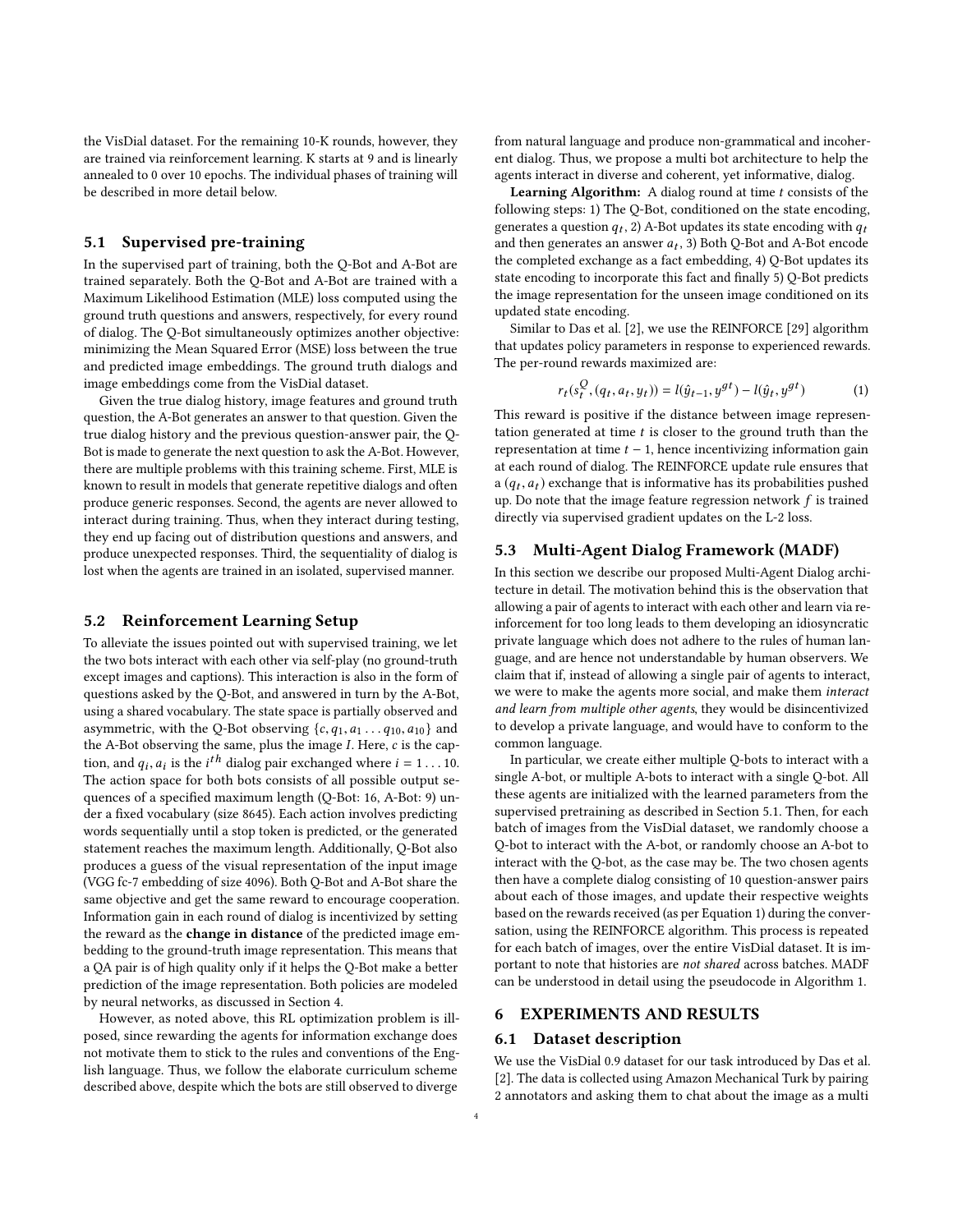<span id="page-4-0"></span>

|  | Algorithm 1 Multi-Agent Dialog Framework (MADF) |  |
|--|-------------------------------------------------|--|
|  |                                                 |  |

| $\triangleright$ Main Training loop over batches<br>while train_iter < max_train_iter do<br>2:<br>$Qbot \leftarrow random\_select(Q_1, Q_2, Q_3Q_q)$<br>3:<br>Abot $\leftarrow$ random select $(A_1, A_2, A_3, A_a)$<br>$\triangleright$ Either q or a is equal to 1<br>4:<br>history $\leftarrow (0, 0, \ldots, 0)$<br>$\triangleright$ History initialized with zeros<br>5:<br>$fact \leftarrow (0, 0, \ldots, 0)$<br>$\triangleright$ Fact encoding initialized with zeros<br>6:<br>Tracks change in Image Embedding<br>$\triangle$ <i>image</i> pred $\leftarrow$ 0<br>7:<br>$Qz_1 \leftarrow Ques\_enc(Qbot, fact, history, caption)$<br>8:<br>for $t$ in 1:10 do<br>$\triangleright$ Have 10 rounds of dialog<br>9:<br>$ques_t \leftarrow Ques \ gen(Obot, Oz_t)$<br>10:<br>$Az_t \leftarrow Ans\_enc(Abot, fact, history, image, ques_t, caption)$<br>11:<br>$ans_t \leftarrow Ans\ qen(Abot, Az_t)$<br>12:<br>$fact \leftarrow [ques_t, ans_t]$<br>$\triangleright$ Fact encoder stores the last dialog pair<br>13: |  |
|-----------------------------------------------------------------------------------------------------------------------------------------------------------------------------------------------------------------------------------------------------------------------------------------------------------------------------------------------------------------------------------------------------------------------------------------------------------------------------------------------------------------------------------------------------------------------------------------------------------------------------------------------------------------------------------------------------------------------------------------------------------------------------------------------------------------------------------------------------------------------------------------------------------------------------------------------------------------------------------------------------------------------------|--|
|                                                                                                                                                                                                                                                                                                                                                                                                                                                                                                                                                                                                                                                                                                                                                                                                                                                                                                                                                                                                                             |  |
|                                                                                                                                                                                                                                                                                                                                                                                                                                                                                                                                                                                                                                                                                                                                                                                                                                                                                                                                                                                                                             |  |
|                                                                                                                                                                                                                                                                                                                                                                                                                                                                                                                                                                                                                                                                                                                                                                                                                                                                                                                                                                                                                             |  |
|                                                                                                                                                                                                                                                                                                                                                                                                                                                                                                                                                                                                                                                                                                                                                                                                                                                                                                                                                                                                                             |  |
|                                                                                                                                                                                                                                                                                                                                                                                                                                                                                                                                                                                                                                                                                                                                                                                                                                                                                                                                                                                                                             |  |
|                                                                                                                                                                                                                                                                                                                                                                                                                                                                                                                                                                                                                                                                                                                                                                                                                                                                                                                                                                                                                             |  |
|                                                                                                                                                                                                                                                                                                                                                                                                                                                                                                                                                                                                                                                                                                                                                                                                                                                                                                                                                                                                                             |  |
|                                                                                                                                                                                                                                                                                                                                                                                                                                                                                                                                                                                                                                                                                                                                                                                                                                                                                                                                                                                                                             |  |
|                                                                                                                                                                                                                                                                                                                                                                                                                                                                                                                                                                                                                                                                                                                                                                                                                                                                                                                                                                                                                             |  |
|                                                                                                                                                                                                                                                                                                                                                                                                                                                                                                                                                                                                                                                                                                                                                                                                                                                                                                                                                                                                                             |  |
|                                                                                                                                                                                                                                                                                                                                                                                                                                                                                                                                                                                                                                                                                                                                                                                                                                                                                                                                                                                                                             |  |
|                                                                                                                                                                                                                                                                                                                                                                                                                                                                                                                                                                                                                                                                                                                                                                                                                                                                                                                                                                                                                             |  |
| $history \leftarrow concat(history, fact)$<br>$\triangleright$ History stores all previous dialog pairs<br>14:                                                                                                                                                                                                                                                                                                                                                                                                                                                                                                                                                                                                                                                                                                                                                                                                                                                                                                              |  |
| $Qz_t \leftarrow Ques\_enc(Qbot, fact, history, caption)$<br>15:                                                                                                                                                                                                                                                                                                                                                                                                                                                                                                                                                                                                                                                                                                                                                                                                                                                                                                                                                            |  |
| $image\_pred \leftarrow image\_regress(Qbot, fact, history, caption)$<br>16:                                                                                                                                                                                                                                                                                                                                                                                                                                                                                                                                                                                                                                                                                                                                                                                                                                                                                                                                                |  |
| $R_t \leftarrow (target\_image - image\_pred)^2 - \Delta image\_pred$<br>17:                                                                                                                                                                                                                                                                                                                                                                                                                                                                                                                                                                                                                                                                                                                                                                                                                                                                                                                                                |  |
| $\triangle$ image_pred $\leftarrow$ (target_image – image_pred) <sup>2</sup><br>18:                                                                                                                                                                                                                                                                                                                                                                                                                                                                                                                                                                                                                                                                                                                                                                                                                                                                                                                                         |  |
| end for<br>19:                                                                                                                                                                                                                                                                                                                                                                                                                                                                                                                                                                                                                                                                                                                                                                                                                                                                                                                                                                                                              |  |
| $\Delta(w_{Qbot}) \leftarrow \frac{1}{10} \sum_{t=1}^{10} \nabla_{\theta_{Obot}} \left[ G_t \log p(ques_t, \theta_{Qbot}) - \Delta image\_pred \right]$<br>20:                                                                                                                                                                                                                                                                                                                                                                                                                                                                                                                                                                                                                                                                                                                                                                                                                                                              |  |
| $\Delta(w_{Abot}) \leftarrow \frac{1}{10} \sum_{t=1}^{10} G_t \nabla_{\theta_{Abot}} \log p(anst, \theta_{Abot})$<br>21:                                                                                                                                                                                                                                                                                                                                                                                                                                                                                                                                                                                                                                                                                                                                                                                                                                                                                                    |  |
| $w_{Obot} \leftarrow w_{Obot} + \Delta(w_{Obot})$<br>► REINFORCE and Image Loss update for Qbot<br>22:                                                                                                                                                                                                                                                                                                                                                                                                                                                                                                                                                                                                                                                                                                                                                                                                                                                                                                                      |  |
| ► REINFORCE update for Abot<br>$w_{Abot} \leftarrow w_{Abot} + \Delta(w_{Abot})$<br>23:                                                                                                                                                                                                                                                                                                                                                                                                                                                                                                                                                                                                                                                                                                                                                                                                                                                                                                                                     |  |
| end while<br>24:                                                                                                                                                                                                                                                                                                                                                                                                                                                                                                                                                                                                                                                                                                                                                                                                                                                                                                                                                                                                            |  |
| 25: end procedure                                                                                                                                                                                                                                                                                                                                                                                                                                                                                                                                                                                                                                                                                                                                                                                                                                                                                                                                                                                                           |  |

Table 1: Comparison of Metrics with Literature

<span id="page-4-1"></span>

| Model               | <b>MRR</b> | Mean Rank | R@1   | R@5   | R@10  |
|---------------------|------------|-----------|-------|-------|-------|
| Answer Prior [2]    | 0.3735     | 26.50     | 23.55 | 48.52 | 53.23 |
| $MN-OIH-G[2]$       | 0.5259     | 17.06     | 42.29 | 62.85 | 68.88 |
| HCIAE-G-DIS [16]    | 0.547      | 14.23     | 44.35 | 65.28 | 71.55 |
| Frozen-O-Multi [3]  | 0.437      | 21.13     | N/A   | 53.67 | 60.48 |
| CoAtt-GAN [30]      | 0.5578     | 14.4      | 46.10 | 65.69 | 71.74 |
| SL(Ours)            | 0.610      | 5.323     | 34.74 | 57.67 | 72.68 |
| $RL - 10,1A(Ours)$  | 0.459      | 7.097     | 16.04 | 54.69 | 72.34 |
| RL - 10,3A(Ours)    | 0.601      | 5.495     | 34.83 | 57.47 | 72.48 |
| $RL - 3O, 1A(Ours)$ | 0.590      | 5.56      | 33.59 | 57.73 | 72.61 |

round VQA setup. One of the annotators acts as the questioner and has access to only the caption of the image and has to ask questions from the other annotator who acts as the 'answerer' and must answer the questions based on the visual information from the actual image. This dialog repeats for 10 rounds at the end of which the questioner has to guess what the image was. We perform our experiments on VisDial v0.9 (the latest available release) containing 83k dialogs on COCO-train and 40k on COCO-val images, for a total of 1.2M dialog question-answer pairs. We split the 83k into 82k for train, 1k for validation, and use the 40k as test, in a manner consistent with [\[2\]](#page-7-10). The caption is considered to be the first round in the dialog history.

## 6.2 Evaluation Metrics

We evaluate the performance of our model using 6 metrics, proposed by [\[3\]](#page-7-12): 1) Mean Reciprocal Rank (MRR), 2) Mean Rank, 3) Recall@1, 4) Recall@5, 5) Recall@10 and 6) Image Retrieval Percentile. Mean Rank and MRR compute the average rank (and its reciprocal, respectively) assigned to the ground truth answer, over a set of 100 candidate answers for each question (also averaged over all the 10 rounds). Recall@k computes the percentage of answers with rank less than k. Image Retrieval percentile is a measure of how close the image prediction generated by the Q-bot is to the ground truth. All the images in the test set are ranked according to their distance from the predicted image embedding, and the rank of the ground truth embedding is used to calculate the image retrieval percentile. All results for RL-1Q,1A, RL-1Q,3A and RL-3Q,1A are reported after 15 epochs of supervised learning and 10 epochs of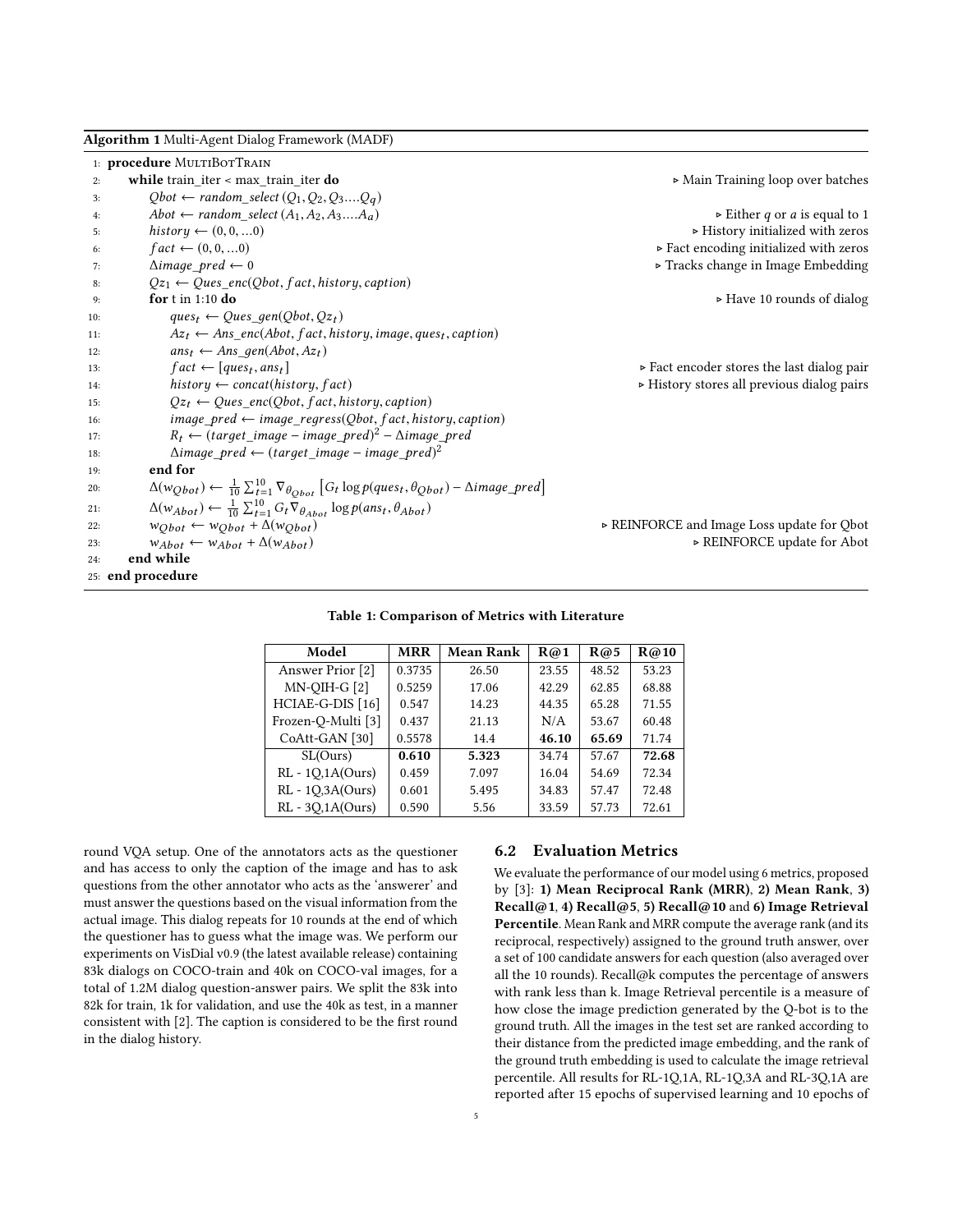<span id="page-5-0"></span>

Figure 3: Randomly selected examples of dialog between Q-Bot A-Bot under different settings. These images were also used in the human evaluation results shown in Table [2](#page-6-0)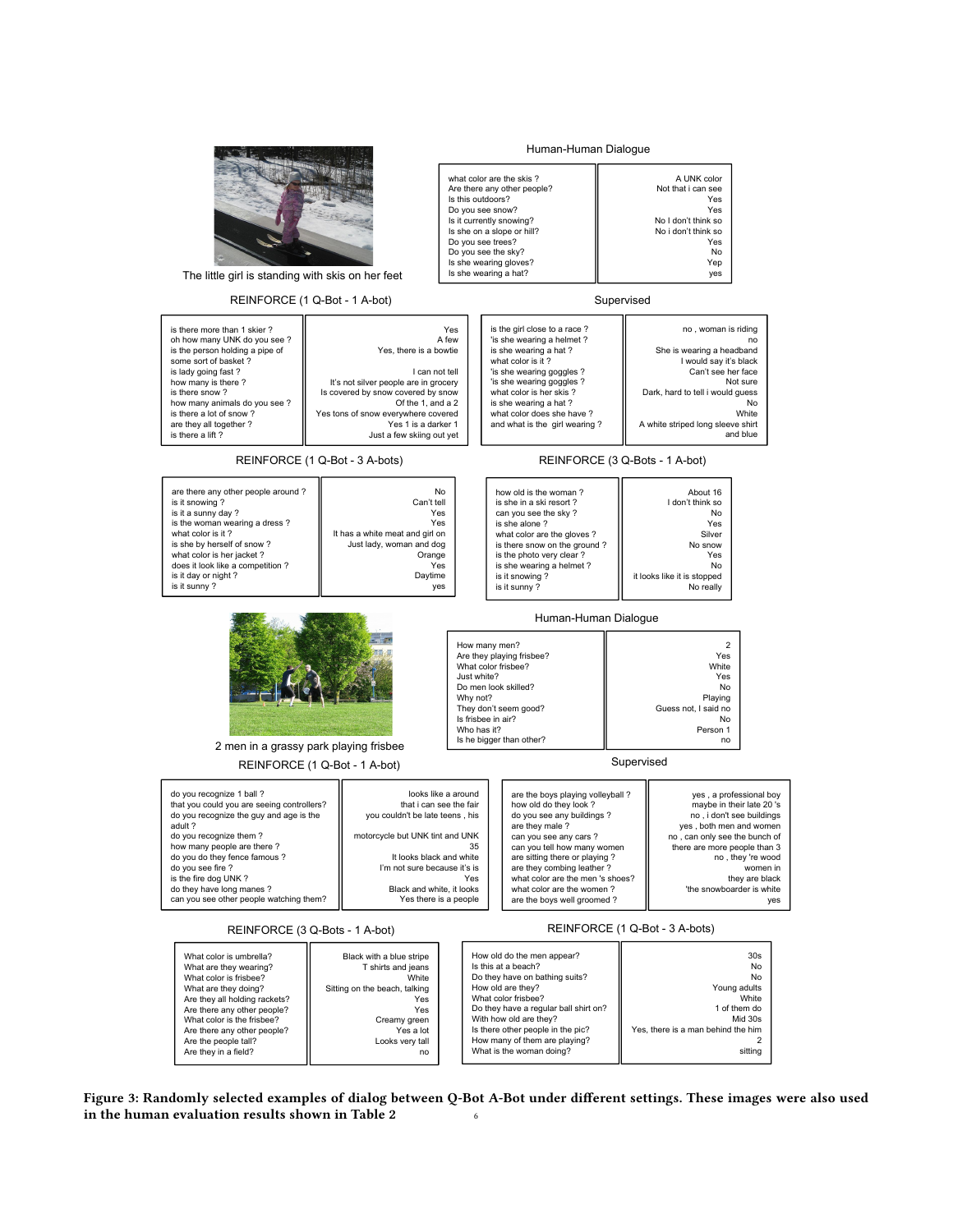<span id="page-6-0"></span>

|              | Metric                   | N  | Supervised | <b>RL 10,1A</b> | <b>RL 10,3A</b> | <b>RL 30,1A</b> |
|--------------|--------------------------|----|------------|-----------------|-----------------|-----------------|
|              | Q-Bot Relevance          | 8  | 2.5        | 2.75            |                 | 2.75            |
| 2            | O-Bot Grammar            | 8  | 2.25       | 2.875           | 2.5             | 2.375           |
| $\mathbf{z}$ | A-Bot Relevance          | 12 | 2.5        | 2.583           | 2.25            | 1.67            |
|              | A-Bot Grammar            | 12 | 1.92       | 3.5             | 1.83            | 2.25            |
|              | <b>Overall Coherence</b> | 20 | 2.8        | 3.05            | 2.3             | 1.85            |

Table 2: Human Evaluation Results - Mean Rank (Lower is better)

<span id="page-6-2"></span>

Figure 4: The percentile scores of the ground truth image compared to the entire test set of 40k images. The X-axis denotes the dialog round number (from 1 to 10), while the Y-axis denotes the image retrieval percentile score.

curriculum learning as described in Section [5.](#page-2-2) Consequently, the training time of all 3 systems are equal.

Table [1](#page-4-1) compares the Mean Rank, MRR, Recall@1, Recall@5 and Recall@10 of our agent architecture and dialog framework (below the horizontal line) with previously proposed architectures (above the line). SL refers to the agents after only the isolated, supervised training of Section [5.1.](#page-3-0) RL-1Q,1A refers to a single, idiosyncratic pair of agents trained via reinforcement as in Section [5.2.](#page-3-2) RL-1Q,3A and RL-3Q,1A refer to social agents trained via our Multi-Agent Dialog framework in Section [5.3,](#page-3-3) with 1Q,3A referring to 1 Q-Bot and 3 A-Bots, and 3Q,1A referring to 3 Q-Bots and 1 A-Bot.

It can be seen that our agent architectures clearly outperform all previously proposed generative architectures in MRR, Mean Rank and R@10, but not in R@1 and R@5. This indicates that our approach produces consistently good answers (as measured by MRR, Mean Rank and R@10), even though they might not be the best possible answers (as measured by R@1 and R@5). SL has the best task performance, which drops drastically in RL-1Q,1A. The agents trained by MADF recover task performance compared to SL, hence outperforming all previously proposed models in the literature while vastly improving dialog coherence (see Section [6.3\)](#page-6-1). Fig. [4](#page-6-2) shows the change in image retrieval percentile scores over dialog rounds. The percentile score decreases monotonically for SL, but is stable for all versions using RL. The decrease in image retrieval

score over dialog rounds for SL is because the test set questions and answers are not perfectly in-distribution (compared to the training set), and the SL system can't adapt to these samples as well as the systems trained with RL. As the dialog rounds increase, the out-ofdistribution nature of dialog exchange increases, hence leading to a decrease in SL scores. Interestingly, despite having strictly more information in later rounds, the scores of RL agents do not increase - which we think is because of the nature of LSTMs to forget.

#### <span id="page-6-1"></span>6.3 Human Evaluation

There are no quantitative metrics to comprehensively evaluate dialog quality, hence we do a human evaluation of the generated dialog. There are 5 metrics we evaluate on: 1) Q-Bot Relevance, 2) Q-Bot Grammar, 3)A-Bot Relevance, 4) A-Bot Grammar and 5) Overall Dialog Coherence. We evaluate 4 Visual Dialog systems, trained via: 1) Supervised Learning (SL), 2) Reinforce for 1 Q-Bot, 1 A-Bot (RL-1Q,1A), 3) Reinforce for 1 Q-Bot, 3 A-Bots (RL-1Q,3A) and 4) Reinforce for 3 Q-Bots, 1 A-Bot (RL-3Q,1A). A total of 20 evaluators (randomly chosen students at CMU) were shown the caption and the 10 QA-pairs generated by each system for one of 4 randomly chosen images, and asked to give an ordinal ranking (from 1 to 4) for each metric. If the evaluator was also given access to the image, she was asked only to evaluate metrics 3, 4 and 5 above, while if the evaluator was not shown the image, she asked only to evaluate metrics 1, 2 and 5. Table [2](#page-6-0) contains the average ranks obtained on each metric (lower is better).

The results convincingly prove our hypothesis that having multiple A-Bots to interact and learn from will improve the Q-Bot relevance, and vice versa. The grammar for both bots improves in both MADF settings. This is because having multiple A-Bots to interact with gives the Q-Bot access to a variety of diverse dialog, leading to more stable updates with lower bias. The results confirm this, with Q-Bot Relevance rank being lowest in RL-1Q,3A, and A-Bot Relevance rank being lowest in RL-3Q,1A meaning that RL-1Q,3A produces better questions while RL-3Q,1A produces better answers. These two dialog systems, which were trained via MADF, also have the best overall dialog coherence by a significant margin over RL-1Q,1A and SL. We show two of the examples shown to the human evaluators in Figure [3.](#page-5-0) The trends observed in the scores given by human evaluators is also clearly visible in these examples. MADF agents are able to model the human responses much better than the other agents. It can also be seen that although the RL-1Q,1A system has greater diversity in its responses, the quality of those responses is greatly degraded, with the A-Bot's answers especially being both non-grammatical and irrelevant. In Section [5.1,](#page-3-0) we discussed how the MSE loss used in SL results in models which generate repetitive dialog, which can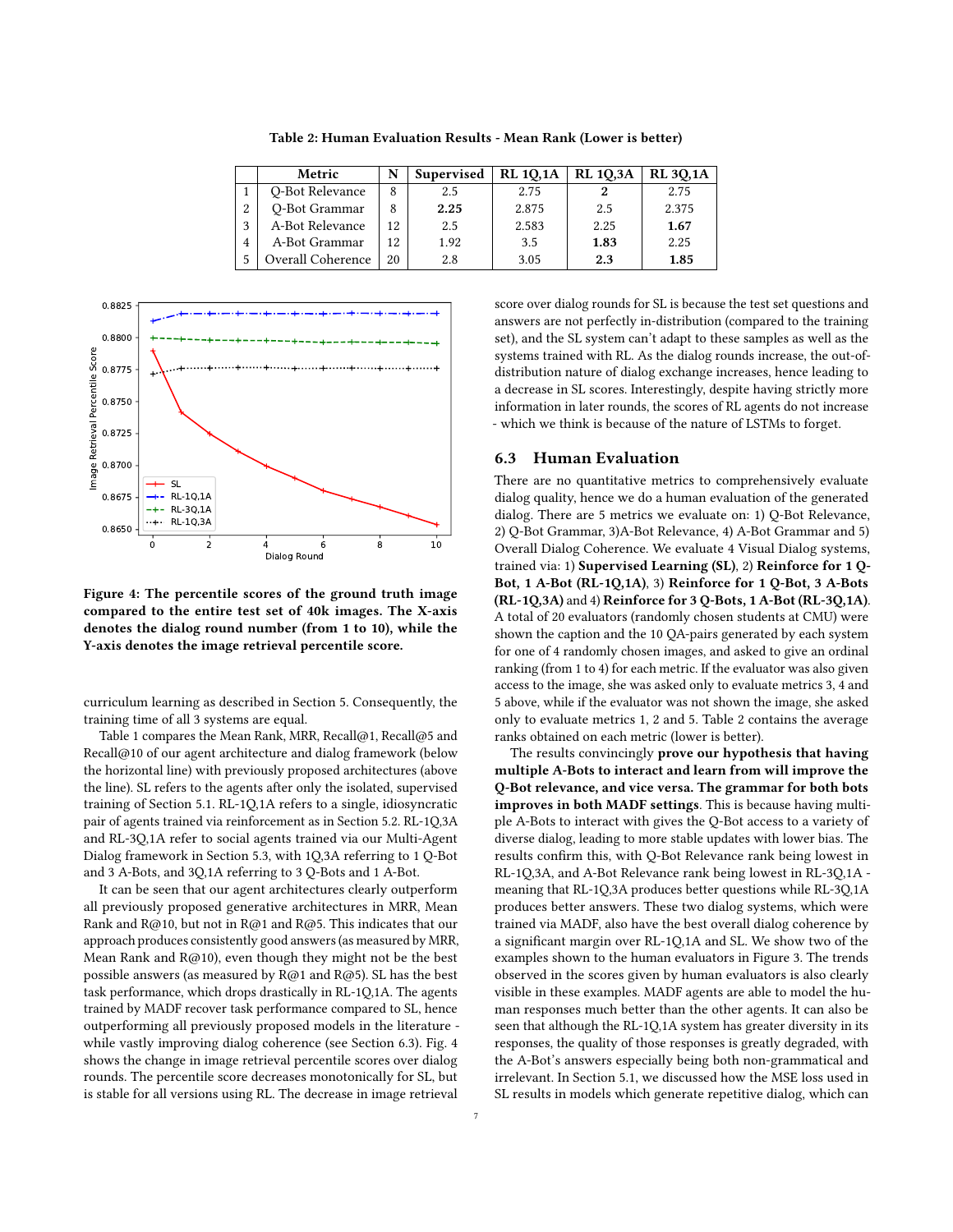be seen in Fig. [3.](#page-5-0) Consider the first image, where in the SL QAgenerations, the Q-Bot repeats the same questions multiple times, and gets inconsistent answers from the A-Bot for the same question. By contrast, all 10 QA-generations for RL-3Q,1A are grammatically correct. The Q-Bot's questions are very relevant to the image being considered, and the A-Bot's answers appropriate and correct.

#### 7 DISCUSSION AND CONCLUSION

In this paper we propose a novel Multi-Agent Dialog Framework (MADF), inspired from human communities, to improve the dialog quality of AI agents. We show that training 2 agents with supervised learning can lead to uninformative and repetitive dialog. Furthermore, we observe that the task performance (measured by the image retrieval percentile scores) for the system trained via supervision only deteriorates as dialog round number increases. We hypothesize that this is because the agents were trained in isolation and never allowed to interact during supervised learning, which leads to failure during testing when they encounter out of distribution samples (generated by the other agent, instead of ground truth) for the first time. We show how allowing a single pair of agents to interact and learn from each other via reinforcement learning dramatically improve their percentile scores, which additionally does not deteriorate over multiple rounds of dialog, since the agents have interacted with one another and been exposed to the other's generated questions or answers. However, the agents, in an attempt to improve task performance end up developing their own private language which does not adhere to the rules and conventions of human languages, and generates non-grammatical and non-sensical statements. As a result, the dialog system loses interpretability and sociability. To alleviate this issue, we propose a multi-agent dialog framework based on self-play reinforcement learning, where a single A-Bot is allowed to interact with multiple Q-Bots and vice versa. Through a human evaluation study, we show that this leads to significant improvements in dialog quality measured by relevance, grammar and coherence, without compromising task performance. This is because interacting with multiple agents prevents any particular pair from maximizing performance by developing a private language, since it would harm performance with all the other agents.

## 8 FUTURE WORK

There are several possible extensions to this work. We plan to explore several other multi bot architectural settings and perform a more thorough human evaluation for qualitative analysis of our dialog. We also plan on incorporating an explicit perplexity based reward term in our reinforcement learning setup to further improve the dialog quality. We will also experiment with using a discriminative answer decoder which uses information of the possible answer candidates to rank the generated answer with respect to all the candidate answers and use the ranking performance to train the answer decoder. Another avenue for future exploration is to use a richer image feature embedding to regress on. Currently, we use a regression network to compute the estimated image embedding which represents the Q-Bot's understanding of the image. This, however, does not allow us to visualize the image to see what the

Q-bot is actually able to see. We plan to implement an image generation GAN which can use this embedding as a latent code to generate an image which can be visualized. While the MADF in its current form only works if we have multiple Q-Bots or multiple A-Bots but not both, future work could possibly look at incorporating that into the framework, while ensuring that the updates do not become too unstable.

Acknowledgments. This research was sponsored in part by AFOSR Grant FA9550-15-1-0442. We would like to thank William Guss, Abhishek Das, Satwik Kottur and Fei Fang for their insightful and fruitful discussions and feedback.

#### REFERENCES

- <span id="page-7-13"></span>[1] Aishwarya Agrawal, Jiasen Lu, Stanislaw Antol, Margaret Mitchell, C. Lawrence Zitnick, Devi Parikh, and Dhruv Batra. 2017. VQA: Visual Question Answering. Int. J. Comput. Vision 123, 1 (May 2017), 4–31. [https://doi.org/10.1007/](https://doi.org/10.1007/s11263-016-0966-6) [s11263-016-0966-6](https://doi.org/10.1007/s11263-016-0966-6)
- <span id="page-7-10"></span>[2] Abhishek Das, Satwik Kottur, Khushi Gupta, Avi Singh, Deshraj Yadav, José M. F. Moura, Devi Parikh, and Dhruv Batra. 2016. Visual Dialog. CoRR abs/1611.08669 (2016). arXiv[:1611.08669 http://arxiv.org/abs/1611.08669](http://arxiv.org/abs/1611.08669)
- <span id="page-7-12"></span>Abhishek Das, Satwik Kottur, José M. F. Moura, Stefan Lee, and Dhruv Batra. 2017. Learning Cooperative Visual Dialog Agents with Deep Reinforcement Learning. CoRR abs/1703.06585 (2017). arXiv[:1703.06585 http://arxiv.org/abs/1703.06585](http://arxiv.org/abs/1703.06585)
- <span id="page-7-11"></span>[4] Harm de Vries, Florian Strub, Sarath Chandar, Olivier Pietquin, Hugo Larochelle, and Aaron C. Courville. 2016. GuessWhat?! Visual object discovery through multi-modal dialogue. CoRR abs/1611.08481 (2016). arXiv[:1611.08481 http://arxiv.](http://arxiv.org/abs/1611.08481) [org/abs/1611.08481](http://arxiv.org/abs/1611.08481)
- <span id="page-7-8"></span>[5] Mihail Eric and Christopher D. Manning. 2017. A Copy-Augmented Sequenceto-Sequence Architecture Gives Good Performance on Task-Oriented Dialogue. CoRR abs/1701.04024 (2017).<http://arxiv.org/abs/1701.04024>
- <span id="page-7-16"></span>[6] Ian Goodfellow, Jean Pouget-Abadie, Mehdi Mirza, Bing Xu, David Warde-Farley, Sherjil Ozair, Aaron Courville, and Yoshua Bengio. 2014. Generative Adversarial Nets. In Advances in Neural Information Processing Systems 27, Z. Ghahramani, M. Welling, C. Cortes, N. D. Lawrence, and K. Q. Weinberger (Eds.). Curran Associates, Inc., 2672–2680. [http://papers.nips.cc/paper/](http://papers.nips.cc/paper/5423-generative-adversarial-nets.pdf) [5423-generative-adversarial-nets.pdf](http://papers.nips.cc/paper/5423-generative-adversarial-nets.pdf)
- <span id="page-7-4"></span>[7] Kaiming He, Xiangyu Zhang, Shaoqing Ren, and Jian Sun. 2015. Deep Residual Learning for Image Recognition. CoRR abs/1512.03385 (2015). [http://arxiv.org/](http://arxiv.org/abs/1512.03385) [abs/1512.03385](http://arxiv.org/abs/1512.03385)
- <span id="page-7-7"></span>[8] Wei-Chih Hung, Yi-Hsuan Tsai, Yan-Ting Liou, Yen-Yu Lin, and Ming-Hsuan Yang. 2018. Adversarial Learning for Semi-Supervised Semantic Segmentation. CoRR abs/1802.07934 (2018).
- <span id="page-7-1"></span>[9] Justin Johnson, Andrej Karpathy, and Fei-Fei Li. 2015. DenseCap: Fully Convolutional Localization Networks for Dense Captioning. CoRR abs/1511.07571 (2015). arXiv[:1511.07571 http://arxiv.org/abs/1511.07571](http://arxiv.org/abs/1511.07571)
- <span id="page-7-0"></span>[10] Ryan Kiros, Ruslan Salakhutdinov, and Richard S. Zemel. 2014. Unifying Visual-Semantic Embeddings with Multimodal Neural Language Models. CoRR abs/1411.2539 (2014). arXiv[:1411.2539 http://arxiv.org/abs/1411.2539](http://arxiv.org/abs/1411.2539)
- <span id="page-7-14"></span>[11] Satwik Kottur, José M. F. Moura, Stefan Lee, and Dhruv Batra. 2017. Natural Language Does Not Emerge 'Naturally' in Multi-Agent Dialog. CoRR abs/1706.08502 (2017). arXiv[:1706.08502 http://arxiv.org/abs/1706.08502](http://arxiv.org/abs/1706.08502)
- <span id="page-7-3"></span>[12] Alex Krizhevsky, Ilya Sutskever, and Geoffrey E. Hinton. 2012. ImageNet Classification with Deep Convolutional Neural Networks. In Proceedings of the 25th International Conference on Neural Information Processing Systems - Volume 1 (NIPS'12). Curran Associates Inc., USA, 1097–1105. [http://dl.acm.org/citation.](http://dl.acm.org/citation.cfm?id=2999134.2999257) [cfm?id=2999134.2999257](http://dl.acm.org/citation.cfm?id=2999134.2999257)
- <span id="page-7-9"></span>[13] Yaniv Leviathan. 2018. Google Duplex: An AI System for Accomplishing Real-World Tasks Over the Phone. (May 2018). [https://ai.googleblog.com/2018/05/](https://ai.googleblog.com/2018/05/duplex-ai-system-for-natural-conversation.html) [duplex-ai-system-for-natural-conversation.html](https://ai.googleblog.com/2018/05/duplex-ai-system-for-natural-conversation.html)
- <span id="page-7-5"></span>[14] Wei Liu, Dragomir Anguelov, Dumitru Erhan, Christian Szegedy, Scott E. Reed, Cheng-Yang Fu, and Alexander C. Berg. 2015. SSD: Single Shot MultiBox Detector. CoRR abs/1512.02325 (2015).<http://arxiv.org/abs/1512.02325>
- <span id="page-7-6"></span>[15] Jonathan Long, Evan Shelhamer, and Trevor Darrell. 2015. Fully Convolutional Networks for Semantic Segmentation. CVPR (2015).
- <span id="page-7-15"></span>[16] Jiasen Lu, Anitha Kannan, Jianwei Yang, Devi Parikh, and Dhruv Batra. 2017. Best of Both Worlds: Transferring Knowledge from Discriminative Learning to a Generative Visual Dialog Model. CoRR abs/1706.01554 (2017). arXiv[:1706.01554](http://arxiv.org/abs/1706.01554) <http://arxiv.org/abs/1706.01554>
- <span id="page-7-2"></span>[17] Jiasen Lu, Caiming Xiong, Devi Parikh, and Richard Socher. 2016. Knowing When to Look: Adaptive Attention via A Visual Sentinel for Image Captioning. CoRR abs/1612.01887 (2016). arXiv[:1612.01887 http://arxiv.org/abs/1612.01887](http://arxiv.org/abs/1612.01887)